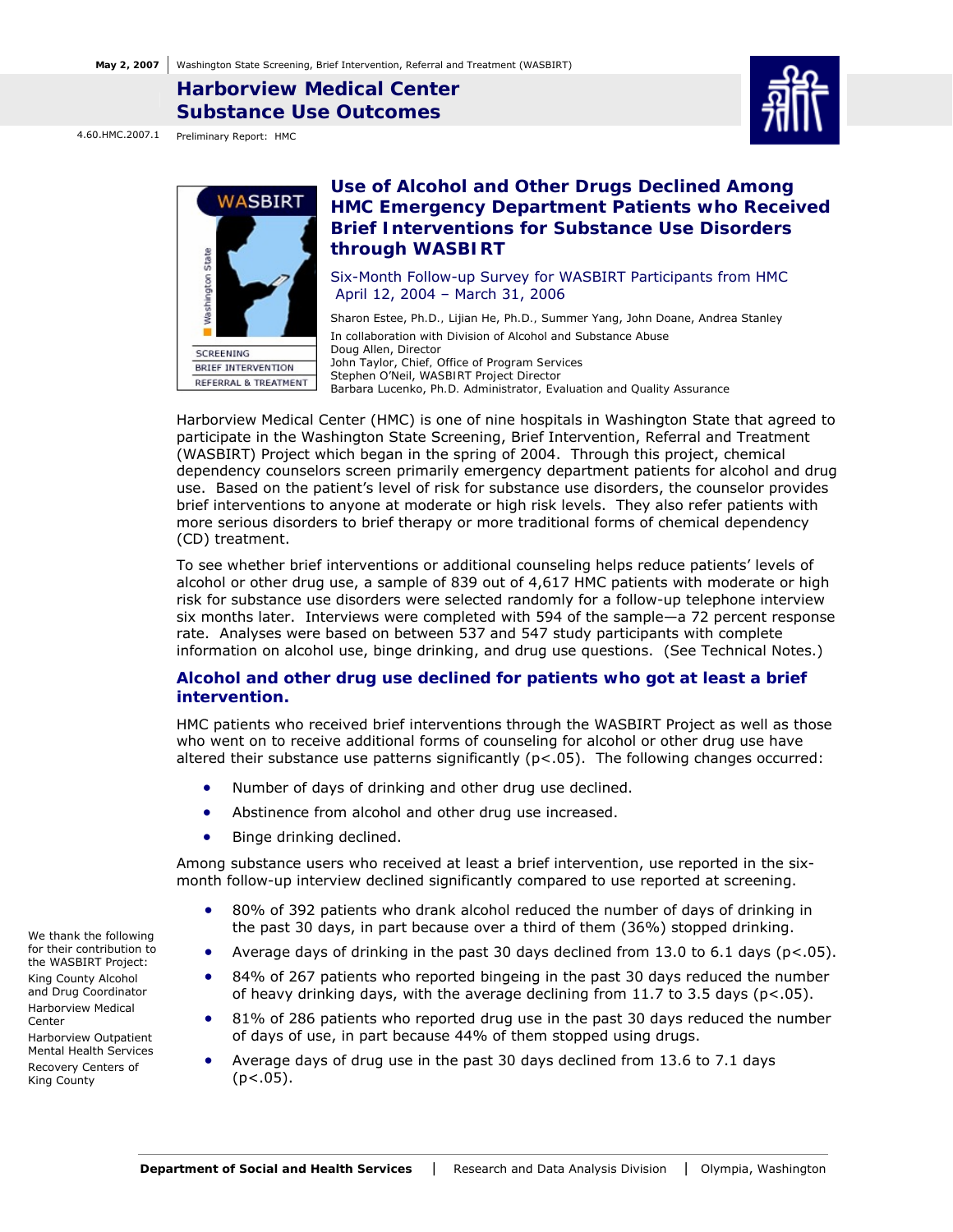# **Alcohol Use Outcomes**

# **Average days of alcohol use in the past 30 days declined significantly**

The average number of days of drinking in the last 30 days declined significantly:

- From 8.8 to 5.2 days (41% moderate or high risk for substance use disorders who decrease) for 447 patients with a received only a brief intervention.
- From 11.8 to 3.4 days (71% disorders who received a brief decrease) for 99 patients with a high risk for substance use CD treatment.



Brief Intervention  $(n=447)$ 

and Brief Therapy or CD Tx ) (n=99

(n=99)

## **Abstinence from alcohol in the past 30 days increased significantly**

Abstinence from alcohol increased significantly:

**\*p < .05**

- From 28% to 42% for 447 moderate or high risk patients who got a brief intervention (+50% increase).
- From 29% to 63% for 99 high intervention plus brief therapy or CD treatment (+114% increase). **\*p < .05** risk patients who received a brief



## **Binge drinking in the past 30 days declined significantly in high risk groups**

(n=447)

Binge drinking was counted as sitting in the last 30 days. Average days of binge drinking having five or more drinks in one dropped significantly:

- From 5.2 to 2.2 days (58% decrease) for 441 moderate or high risk patients who received a brief intervention.
- From 8.7 to 1.7 days (81% patients who received a brief intervention plus brief therapy or CD treatment. decrease) for 96 high risk

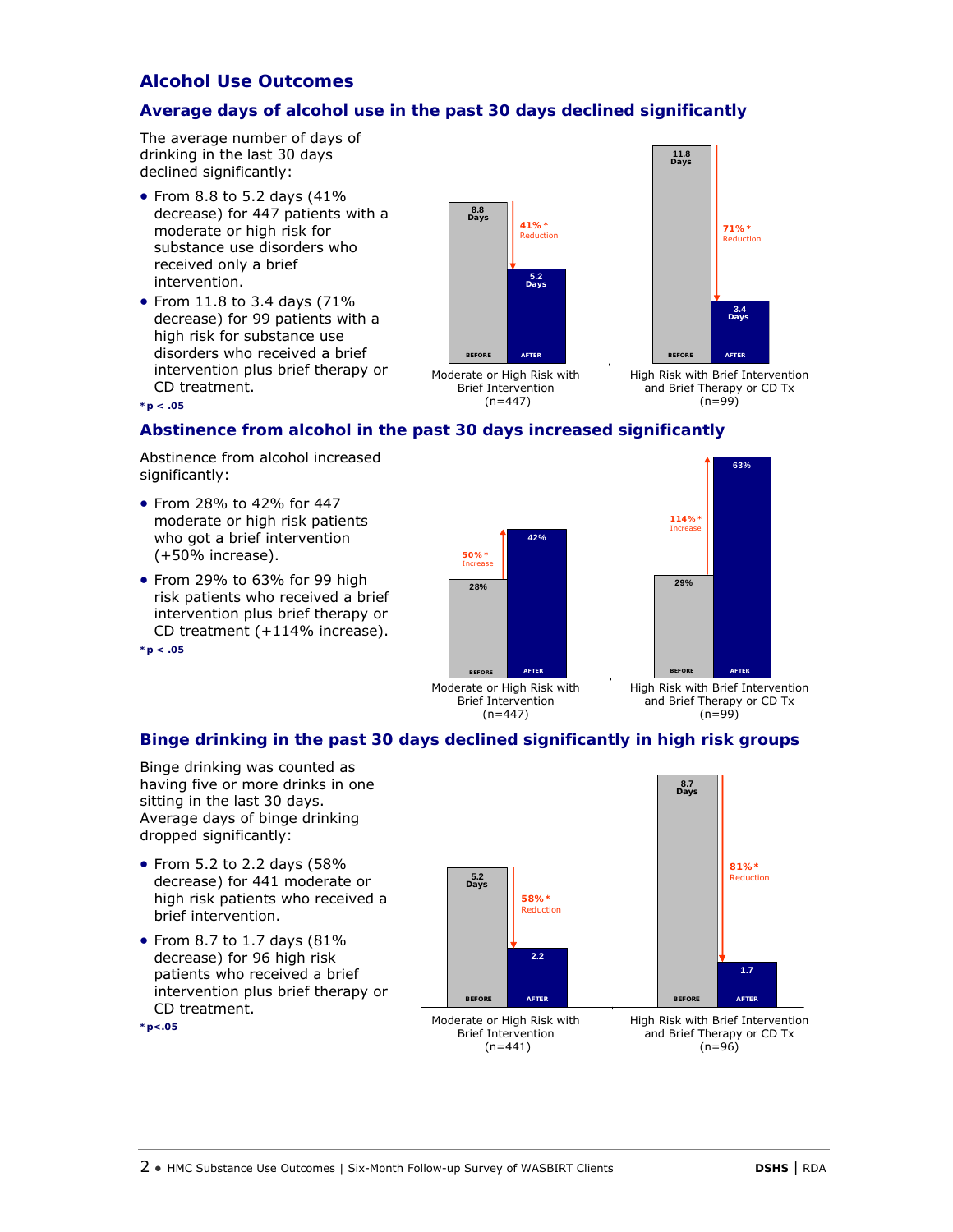# **Drug Use Outcomes**

## **Average days of drug use in the past 30 days declined significantly**

The average number of days of drug use in the past 30 days:

- Dropped from 6.9 to 4.3 days (37% decrease) for 449 moderate or high risk patients who received a brief intervention.
- Dropped from 8.0 to 3.4 days (57% decrease) for 98 high risk patients who received a brief intervention plus brief therapy or CD treatment.

**\*p < .05**



(n=98)

## **Abstinence from drug use in the past 30 days increased significantly**

 $(n=449)$ 

Abstinence from drug use increased significantly:

- From 48% to 63% for 449 moderate or high risk patients who received a brief intervention (+30% increase).
- From 46% to 67% of 98 high risk patients who received a brief intervention plus brief therapy or CD treatment (+47% increase). **\*p<.05**



#### **TECHNICAL NOTES**

#### **Six-Month Follow-up Survey Procedures**

Out of the 4,617 HMC patients with moderate or high risks for substance use disorders, a sample of 839 patients was selected for the follow-up survey. Interviews were completed with 594 of the sample—a 72 percent response rate (excluding 13 people who died by the time the interview was due).

The number of participants included in specific analyses ranged from 537 to 547 depending on whether or not we had complete answers in the baseline and follow-up surveys on alcohol use, binge drinking, or drug use questions. Analyses exclude 43 cases (7%) because of inconsistencies between the person's screening scores and the level of intervention received or because the person did not give permission for the use of administrative records that were used to determine who entered chemical dependency treatment.

Follow-up interviews were conducted at the Research and Data Analysis Division using standard survey techniques that included mailing of advance contact letters and multiple attempts to call hard-to-reach respondents. Contact information was gathered from the patient at baseline and augmented by administrative records to update contact information if the patient gave permission for this.